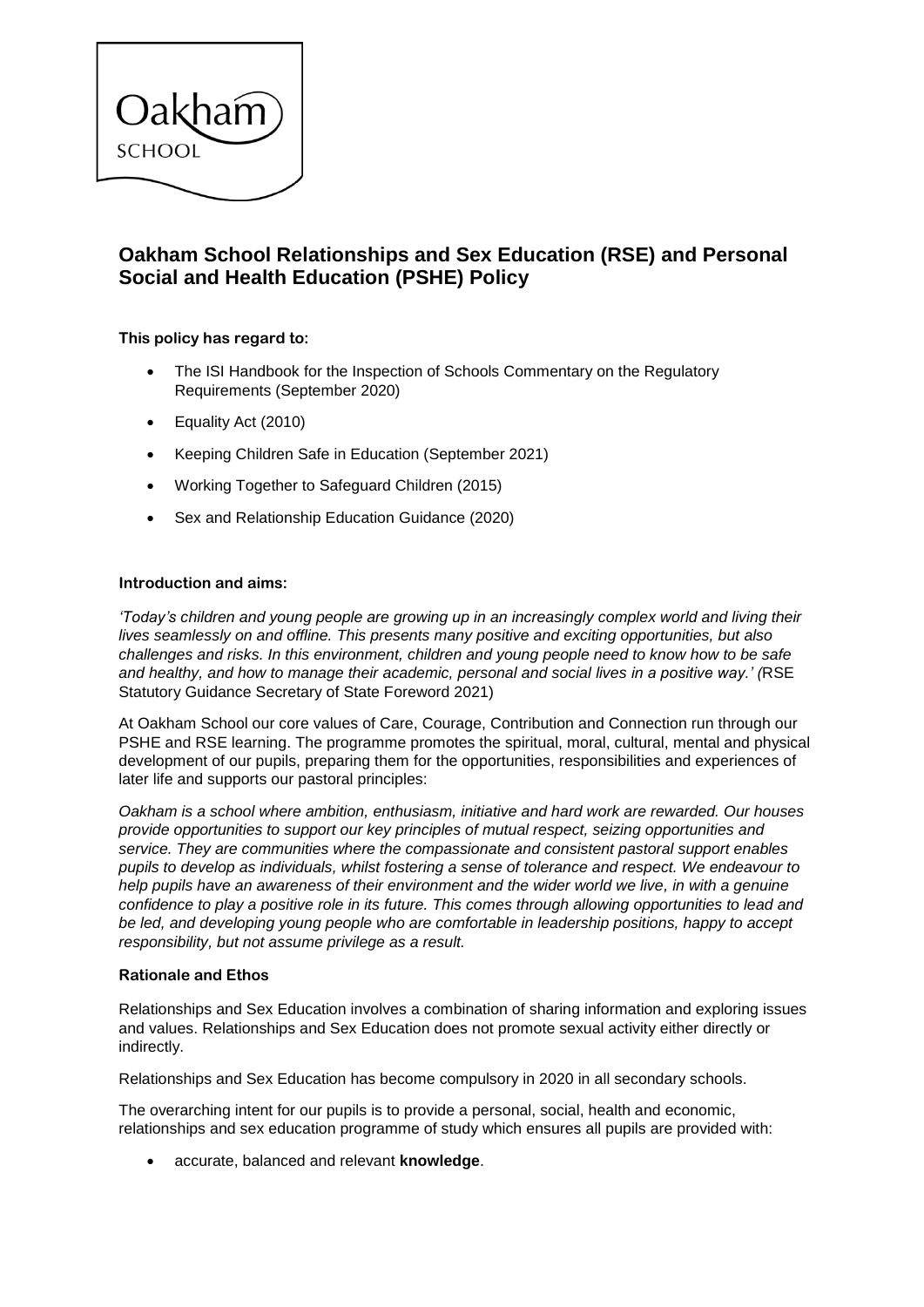- the **skills**, language and strategies they need in order to live healthy, safe, fulfilling responsible and balanced lives.
- opportunities to turn that knowledge into personal **understanding**.
- opportunities to explore, clarify and, if necessary, challenge, their own and others' values, attitudes, beliefs, rights and responsibilities.
- opportunities to develop positive personal attributes such as resilience, self-confidence, selfesteem and empathy.
- accurate, balanced and relevant knowledge to enable them to appreciate what it means to be a positive, tolerant member of a diverse multicultural society.

Pupils will be taught in a safe and supportive learning environment. We will ensure that where a pupil indicates that they may be vulnerable and at risk, they will get appropriate support by staff members following the School's safeguarding/child protection policies.

### **Roles and responsibilities**

The Trustees will approve the PSHE including RSE policy and hold the Head to account for its implementation. The Safeguarding Trustee will have specific responsibility for the review of this policy and supporting The Head in his responsibility for ensuring that RSE is taught consistently across the School, and for managing requests to withdraw students.

Teachers are responsible for:

- Delivering RSE in a sensitive way, ensuring it is inclusive and age-appropriate.
- Maintaining professional boundaries.
- Modelling positive attitudes to RSE.
- Monitoring discussions and progress.
- Answering students' questions in an age-appropriate manner.
- Passing on any safeguarding concerns to the Designated Safeguarding Lead.

•Responding to the needs of individual pupils, including special educational needs and disability (SEND) students.

•Responding appropriately to students whose parents wish them to be withdrawn from sex education.

### **Statutory requirement**

At Oakham School, we teach Relationships and Sex Education as set out in this policy. We follow a programme of study developed from the PSHE & RSE Association's Primary and Secondary Schemes of Work Planning Toolkits, which are recommended by the Department for Education. Our programme of study not only reflects the specific needs of our pupils, but also the universal needs shared by all pupils in preparing for their future. It has been developed in consultation with our pupils, staff, parents and Trustees.

The Relationships Education, Relationships and Sex Education and Health Education (England) Regulations 2019, made under sections 34 and 35 of the Children and Social Work Act 2017, make Relationships Education compulsory for all students.

## **Definition**

At Oakham School we define relationships education as learning about the social, legal and emotional aspects of human relationships including friendships, intimate, sexual and committed relationships and family life. We define sex education as learning about the physical aspects of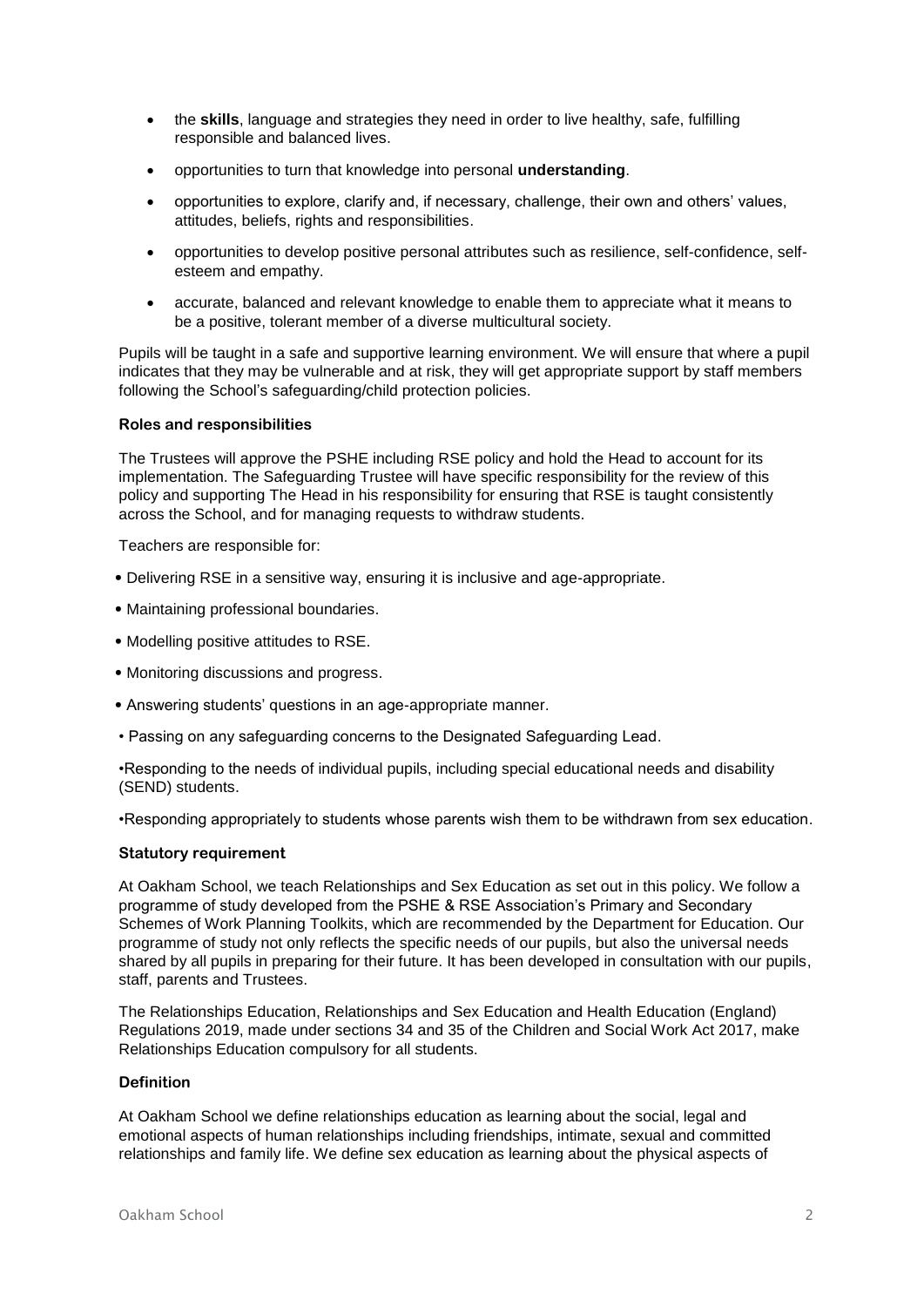human sexuality and behaviour, including human reproduction, masturbation, conception and contraception, safer sex, sexually transmitted infections and sexual health.

# **Right to withdraw**

Parents have the right to request that their child be withdrawn from some or all of the sex education delivered as part of the statutory RSE. Parents must state their request in writing to the Head.

Parents will then be invited to discuss the request with the Deputy Head (Pastoral) to ensure that their wishes are fully understood. We will clarify the nature and purpose of the curriculum alongside the benefits of receiving this important education and any detrimental effects that withdrawal might have on their child, e.g. the emotional and social effects of being excluded as well as the likelihood of the child hearing their peers' version of what was learned in the class rather than what was delivered by the presenter. Unless there are exceptional circumstances, Oakham School will respect the parents' request to withdraw their child. However, three terms before the young person turns 16 years old, they are legally able to make their own decision as to whether they receive sex education. The School will make arrangements to provide the child with sex education during one of those terms and a parental request of withdrawal will not be granted.

There is no right to withdraw from relationship education or those aspects, which are delivered as part of the Science curriculum.

Requests from parents must be made annually for consideration. To understand what the pupils will be taught, parents are encouraged to look at the RSE elements of the curriculum.

| F <sub>1</sub> | <b>Winter Term</b> | Masturbation may be referred to when looking at genitals as<br>part of puberty education.                                                                                                                                                                |
|----------------|--------------------|----------------------------------------------------------------------------------------------------------------------------------------------------------------------------------------------------------------------------------------------------------|
| F <sub>3</sub> | <b>Spring Term</b> | Reference is made to pornography and is also made when<br>٠<br>discussing dangerous online behaviours and grooming                                                                                                                                       |
|                | <b>Summer Term</b> | Masturbation and pornography may be referred to when<br>٠<br>looking at genitals and practices surrounding them e.g.<br>circumcision, FGM; checking for cancers and reference is<br>made to the misinformation pornography gives about<br>relationships. |
|                |                    | Sexual attraction – the difference between love, lust etc.<br>materials are inclusive.                                                                                                                                                                   |
|                |                    | Reference may also be made to managing sexual feelings<br>$\bullet$<br>and sexual desires, which cannot always be acted on.                                                                                                                              |
|                |                    | The concept of consent will also be looked at with regards to<br>sexual behaviour.                                                                                                                                                                       |
| F4             | <b>Summer Term</b> | An in-depth look at many aspects of sexual behaviour to<br>$\bullet$<br>support the work being done in GCSE Biology. Whilst topics<br>like contraception, safe sex are explored in detail in GCSE,<br>Biology reference will be made to them.            |
| F <sub>5</sub> | <b>Summer Term</b> | Review of safe sex, contraception, STIs, etc as part of<br>٠<br>discussion about parties and festivals.                                                                                                                                                  |

Areas where this may be relevant: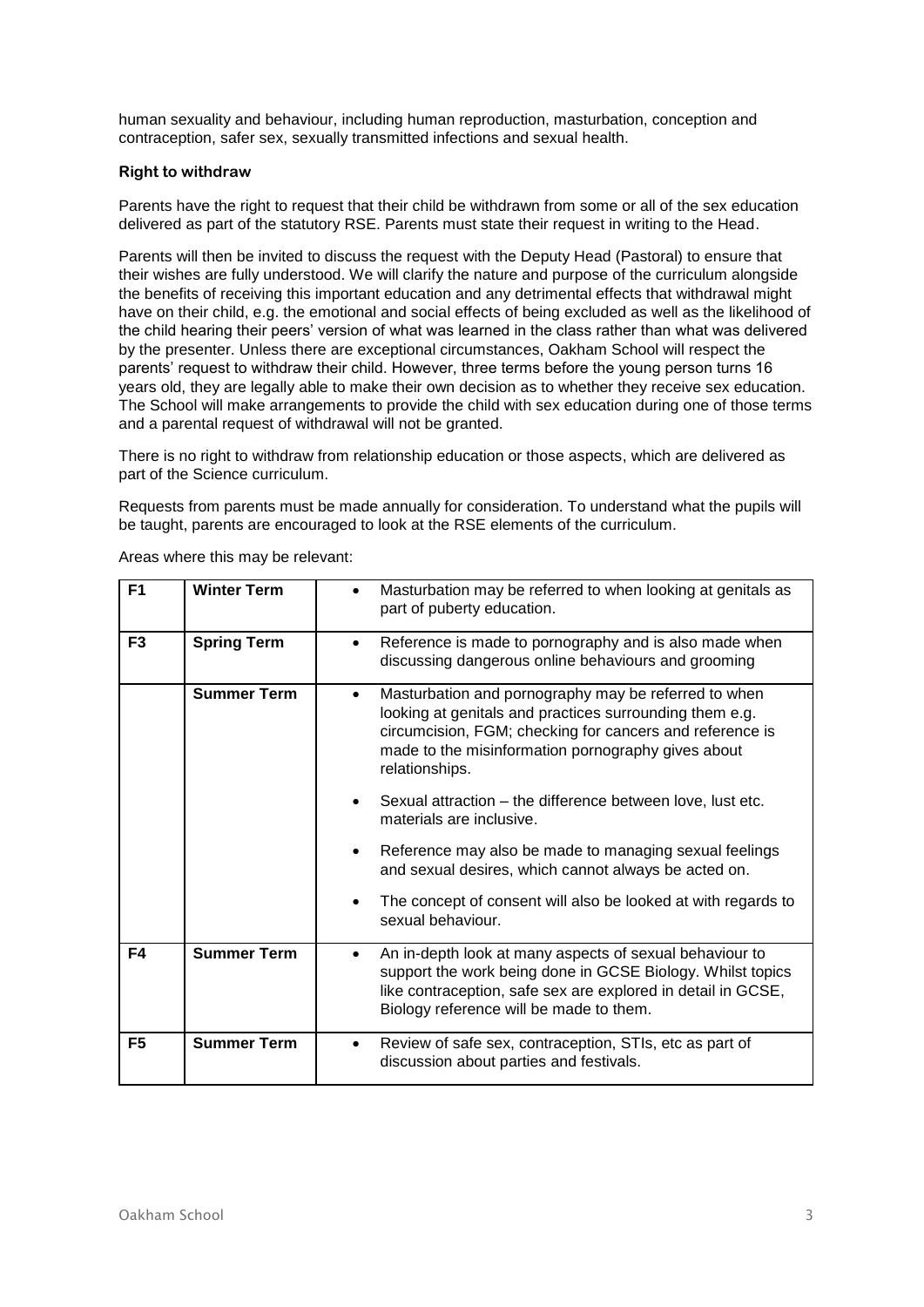# **Curriculum design and delivery**

PSHE (including RSE) is split into three separate core themes, although in reality there will always be extensive overlap. PSHE (including RSE) education addresses both pupils' direct experience and preparation for their future.

The scheme of work has three core themes, the same for each key stage. Each core theme is divided up into topic areas:

## **Core theme 1: Health and wellbeing**

Topic area

- Physical and mental health
- Sexual health and fertility
- Digital resilience
- Substance misuse

## **Core theme 2: Relationships**

Topic area

- Healthy relationships
- Equal opportunities

### **Core Theme 3: Living in the Wider World**

Topic areas

- Learning and target setting
- Careers and progression
- Money matters

This is delivered through a spiral programme of knowledge, skills and values, where prior learning is revisited, reinforced and extended in age and key stage appropriate contexts. This is part of the pastoral programme within our connected curriculum.

PSHE (including RSE) education reflects the universal needs shared by all pupils as well as the specific needs of the pupils at Oakham School. RSE is taught within the PSHE curriculum in Form Time, Perspectives and the Tutorial Programme. The biological aspects of RSE are taught within the science curriculum in the Lower and Middle School. Religious perspectives are included in Religion and Philosophy teaching. In addition, there are some presentations from specialist external speakers, who deliver content in line with the curriculum.

### **Delivery**

Formal curriculum PSHE sessions, which will include RSE, are delivered in a variety of ways.

We have dedicated lessons for Form 3 and below where lessons are delivered by teachers with a particular experience, expertise and interest in this area. In Forms 4 and above, we use Tutors to support the programme through weekly tutorial sessions and House Time, with House staff leading sessions. Some topics are better delivered using external specialists or using off-timetable days to allow for better and longer discussion. All aspects are carefully blended to support Oakham School pupils' development.

Elements of PSHE (including RSE) are also covered through other areas of the School's curriculum, e.g. Religion and Philosophy, Science and English.